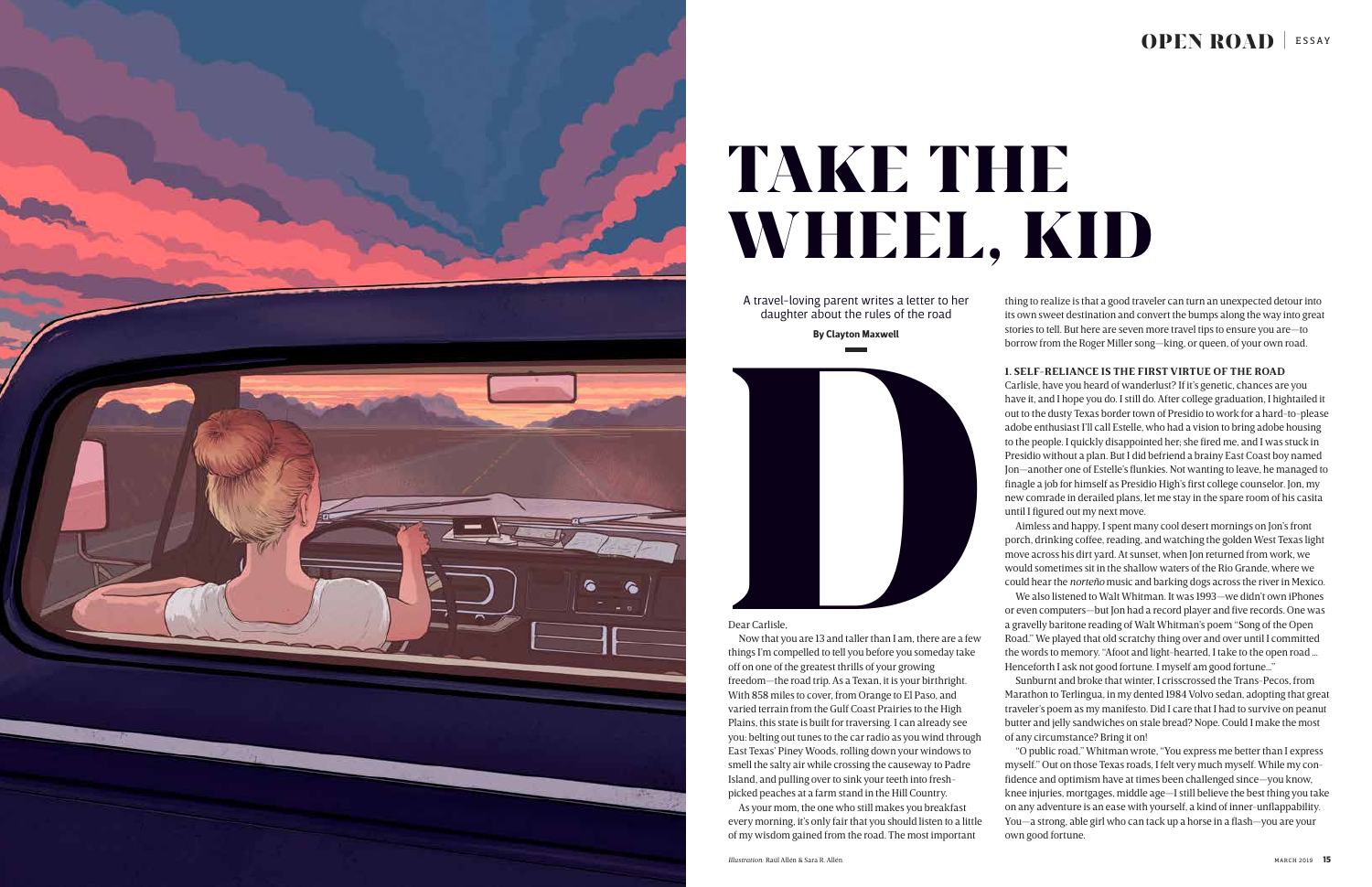

your coffee with exact change. However, driving on fumes means you risk humiliation or worse when you have to thumb a ride from a police officer, or perhaps a stranger, to buy and fill up a 5-gallon jug with gas at the nearest station, and then ride 20 or more miles back to your abandoned car.

Also, one crucial road-tripping tip that no one had to worry about in the Middle Ages: Put down your phone and drive. That is an order. No reading your Instagram messages while behind the wheel. If you do and you wreck, I'll know about it, and you will never drive again. The only dependable thing to read while pulled over is a map. A paper map, like from the old days. Because, I'm sorry to say, Siri is not as reliable as she may seem, and there will come a time when you are in the middle of nowhere—Texas has a lot of nowhere—and there's no cell phone coverage to power Google Maps.

In his own version of the golden rule, Whitman writes, "You have done such good to me I would do the same to you." Make friends who will show up for you in a pinch and be that kind of friend in return.

# **4. LEAVE YOUR ASSUMPTIONS BEHIND**

In the mid-'90s, my friend Kirsten and I were driving her Jeep from Austin to New Orleans for graduate school. We filled up at about 10 p.m. in Winnie, just off I-10. A few miles outside of town, the Jeep sputtered, coughed, and died. With no cell phone yet, it was just us, alone on the road in the dark, cicada song filling the humid night air. Two guys in a pickup pulled over. We hoped they'd stopped to help, but we couldn't be sure. These fellows wore work overalls and trucker hats and spit tobacco and determined that, by the smell of the diesel fumes, we'd put the wrong fuel in our tank.





VisitLufkin.com 936-633-0349

# **2. PUT DOWN THE PHONE AND EMBRACE THE PAPER MAP**

The words "travel" and "travail" are similar for a reason. Back in the Middle Ages, when the word was coined, travel was a difficult pursuit—a travail—and danger and discomfort on the road were guaranteed. Nowadays, travel is comparatively cushy—GPS, Bluetooth, cruise control. And yet there are still travails and things you must pay attention to. Like the gas gauge. Texas is big, and there are some long stretches of highway where you can't count on a gas station popping up when you need it.

> overhead on a sticky East Texas night, using a flashlight from their truck, the four of us took turns siphoning. The guys played AC/DC from their truck. We shared Fritos and the last two | continued on Page 102

### **UPCOMING LUFKIN EVENTS**

THE DOO WOP PROJECT An evening of sweet harmonies and classic '60s hits

**March 28: The Pines Theater** 

# **ANGELINA BENEFIT RODEO**

An official stop on the PRCA circuit and one of the finest rodeos in Texas **April 24-27** 

# **JAM & TOAST**

Enjoy a delicious brunch, sip sparkling beverages and tap your feet to live music **May 18** 

# **NECHES RIVER RENDEZVOUS**

Explore the natural beauty of East Texas on a scenic, 10-mile canoe trip down the Neches River June 1

# EAST TEXAS' FOOD, WINE, ENTERTAINMENT & OUTDOOR DESTINATION!

For reasons I no longer understand, my college friends and I, when driving down to the border from Austin, or, say, up to Dallas for the 1989 Rolling Stones tour, would wait to see how close we could get to empty before filling up. It was as if there was some virtue in using as much gas as possible before refilling, like paying for

considered that on a Friday, folks would be driving up from Mexico for the weekend, and that means pickup trucks flying past, making me wobble in their wake. There was one moment I recall as vividly as West Texas light after a rainstorm: I stopped for water, straddled my bike, and stared at the jagged branches of the ocotillo by the highway. I thought, "You're just going to have to make friends with this road because you're going to be on it for a long, long time."

By the time I got to Shafter, the tiny silver-mining ghost town 20 miles north of the finish line, I wasn't invincible anymore. The once endless sky was darkening, and the wind grew fierce. Fortunately, the now long-shuttered general store in Shafter was open and had a pay phone. I had a quarter. Chagrined, I called Rod, a West Texas lawyer I'd met. Kind and reliable, he picked me up in his truck so I didn't have to ride the rest of the way in the dark.

## **3. KNOW WHEN TO ASK FOR HELP**

Sometimes you will overestimate your Whitman-esque invincibility. It's OK to ask for help. Back when I was figuring out my plan in Presidio, I also befriended some young architects who worked in Marfa at the Chinati Foundation. One Friday afternoon, I made a spur-of-the-moment decision to ride my old mountain bike from their little barrack studio in Marfa all the way down US 67 back south to Presidio. Never mind that I'd never ridden long distance before. It was just 60 miles and mostly downhill, so how hard could it be? I sang the song of the open road!

But there were key details about that stretch of road I hadn't noticed before because I'd always been in a car. Like that the first part of US 67 to Presidio actually ascends before it cruises down to the Rio Grande. And that the wind can blow strong from the south, so you feel like you're pedaling into a wall. I also hadn't

We then spent a long, awkward, but strangely poignant few hours siphoning the diesel out of the Jeep's tank by sucking on a plastic tube these guys pulled out of their truck. With just a sliver of a moon

# I still believe the best thing you take on any adventure is an ease with yourself, a kind of inner-unflappability.